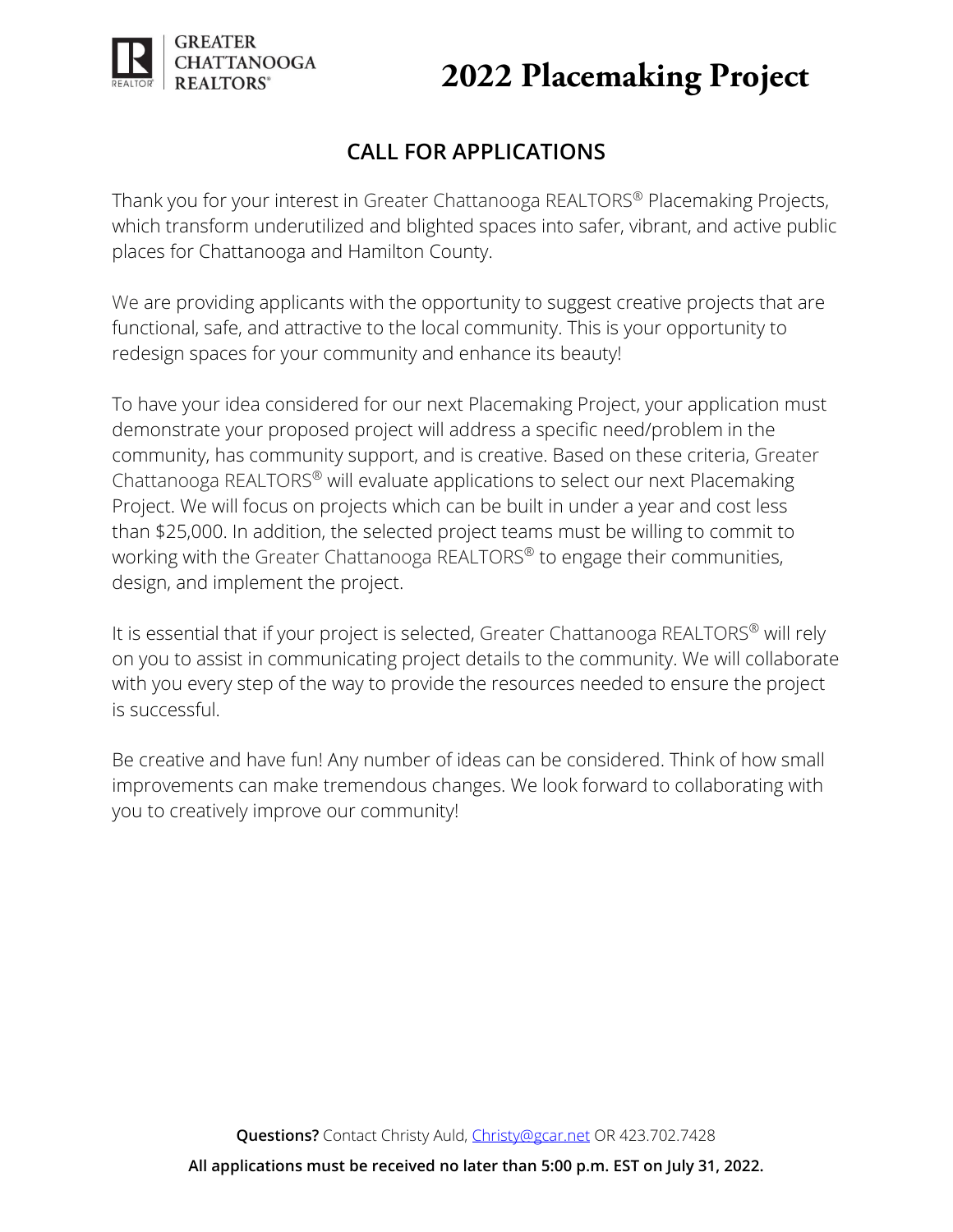

## **APPLICATION CHECKLIST**

## ☐**Complete the information form.**

Fill out all information completely and clearly.

## ☐**Complete the project description.**

Answer the questions to describe your proposed project vision.



## ☐**Attach at least three (3) letters of community support.**

Include letters from property owners adjacent to the site, area residents and business owners, neighborhood association leadership, City Council and County Commissioner Members, etc. Include photos of the site.

## ☐**Attach site photographs.**

Include photographs that show the entire area you wish to enhance through this project.

## ☐**Develop a preliminary site plan.**

Include sketches, drawings, maps, inspirational images, etc. that best illustrate your vision.



### ☐**Sign and submit your completed application.**

Assemble all documents and support information into one (1) .pdf file and email to Christy Auld at [christy@gcar.net](mailto:christy@gcar.net) with "Placemaking Application – Your Project Name" in the subject line. You may also mail the application package to the following: Greater Chattanooga REALTORS®, Attention: Christy Auld, 2963 Amnicola Highway, Chattanooga, TN 37406.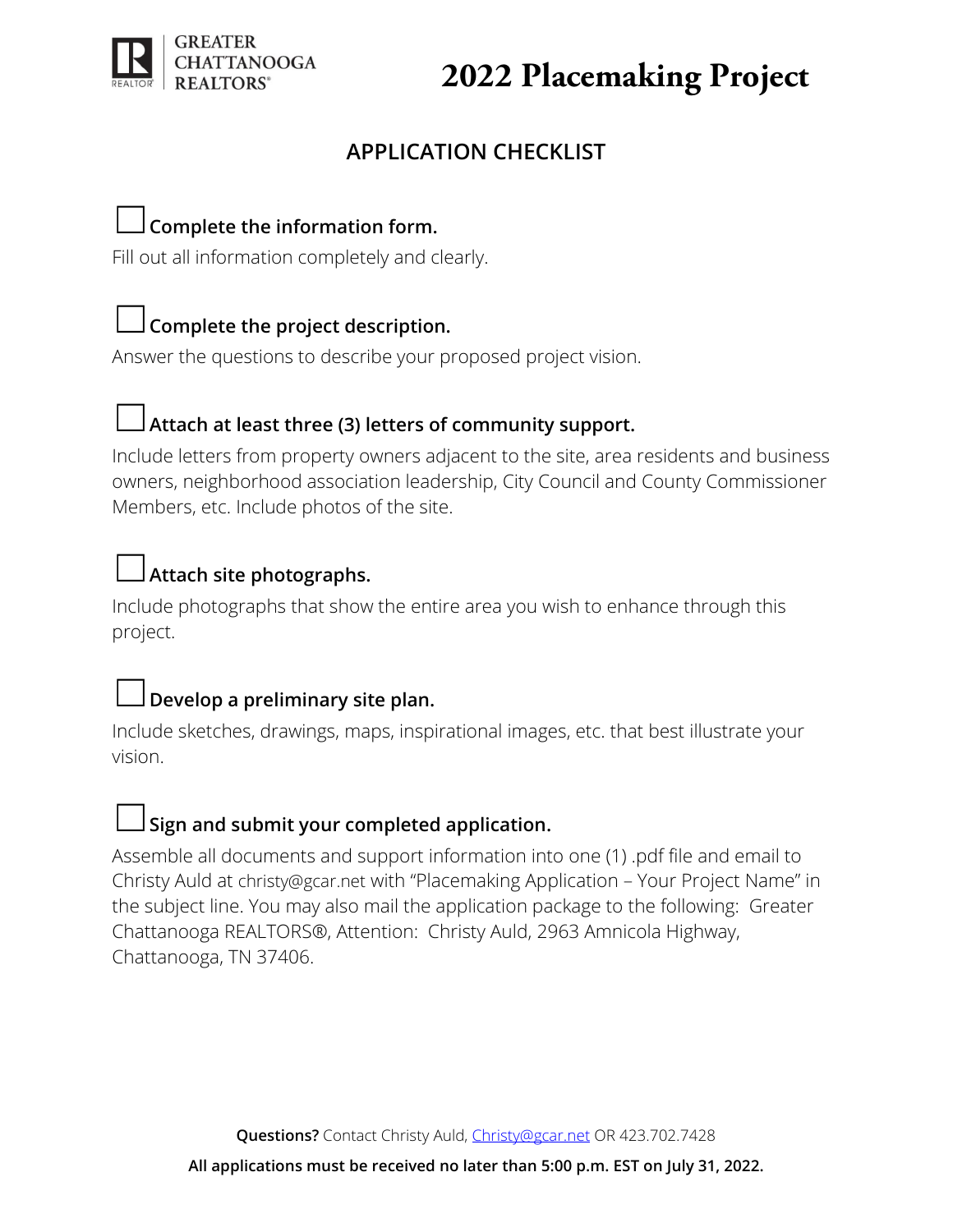

### **INFORMATION FORM**

Please fill out all information completely and clearly.

## **Team Lead Contact Information**

Name: when the contract of the contract of the contract of the contract of the contract of the contract of the contract of the contract of the contract of the contract of the contract of the contract of the contract of the

Representing Business/Organization:

Mailing Address:

Email: Phone:

## **Additional Team Members**

Please list contact information for other team members that will be involved in the project development. Include any additional members in a separate attachment if needed.

| Name: Name: Name: Name: Name: Name: Name: Name: Name: Name: Name: Name: Name: Name: Name: Name: Name: Name: Name: Name: Name: Name: Name: Name: Name: Name: Name: Name: Name: Name: Name: Name: Name: Name: Name: Name: Name: |  |
|-------------------------------------------------------------------------------------------------------------------------------------------------------------------------------------------------------------------------------|--|
|                                                                                                                                                                                                                               |  |
|                                                                                                                                                                                                                               |  |
|                                                                                                                                                                                                                               |  |

**Questions?** Contact Christy Auld, [Christy@gcar.net](mailto:Christy@gcar.net) OR 423.702.7428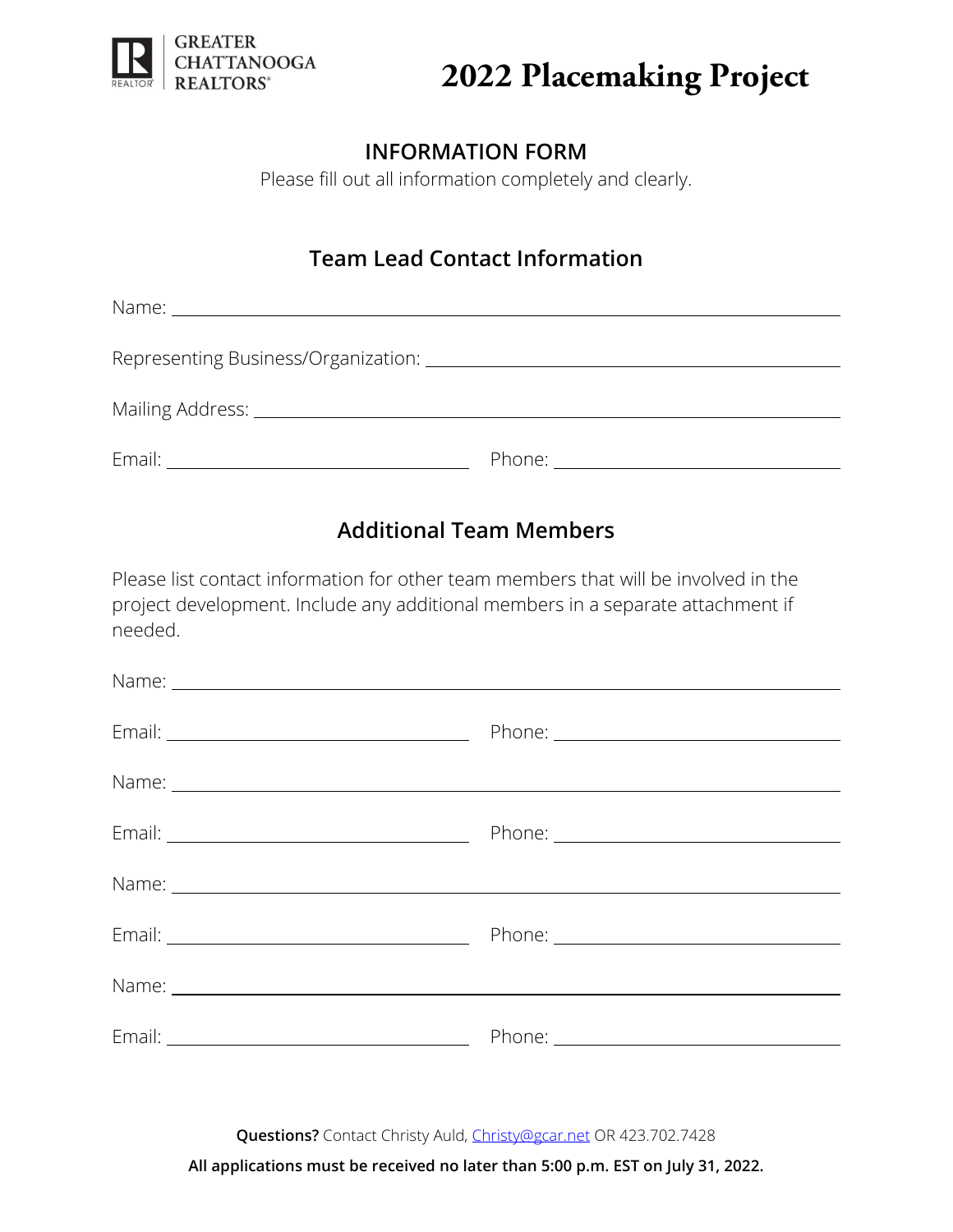

## **Other Potential Partnerships**

Please list contact information for other potential partnerships that will be involved or have an interest in being involved in the project development. This includes but is not limited to other community organizations, businesses, government entities, etc.

| Contact Name: University of the Contact Name: |                                                                                                                                                                                                                                |
|-----------------------------------------------|--------------------------------------------------------------------------------------------------------------------------------------------------------------------------------------------------------------------------------|
| Email:                                        | Phone: and the contract of the contract of the contract of the contract of the contract of the contract of the contract of the contract of the contract of the contract of the contract of the contract of the contract of the |

**Questions?** Contact Christy Auld, [Christy@gcar.net](mailto:Christy@gcar.net) OR 423.702.7428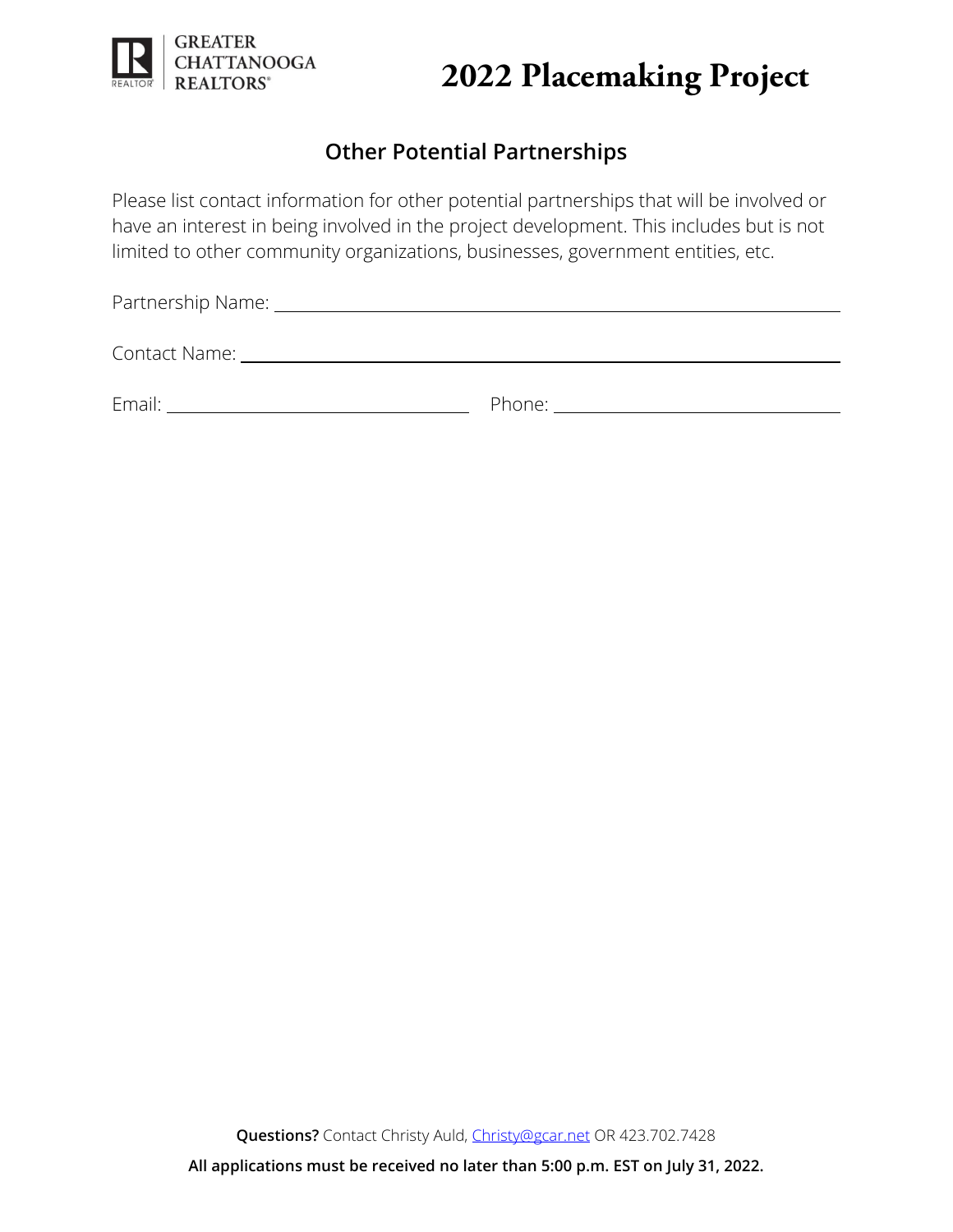

### **PROPOSED PROJECT SITE INFORMATION**

| Contact Information for the Owner of the Proposed Project Site:                  |  |  |  |
|----------------------------------------------------------------------------------|--|--|--|
|                                                                                  |  |  |  |
|                                                                                  |  |  |  |
| Has the Owner agreed to use the property for this project? _____________________ |  |  |  |
| Neighborhood Association Contact Information: __________________________________ |  |  |  |
|                                                                                  |  |  |  |
|                                                                                  |  |  |  |

**Project Site Criteria:** The project site should lie within Hamilton County, Tennessee.

**Project Description:** Please respond to the following questions. You may use the space below or answer the questions in a separate attachment:

#### **Please describe your placemaking project goals and vision.**

**Why have you chosen this location? What need and/or problem would this project solve?**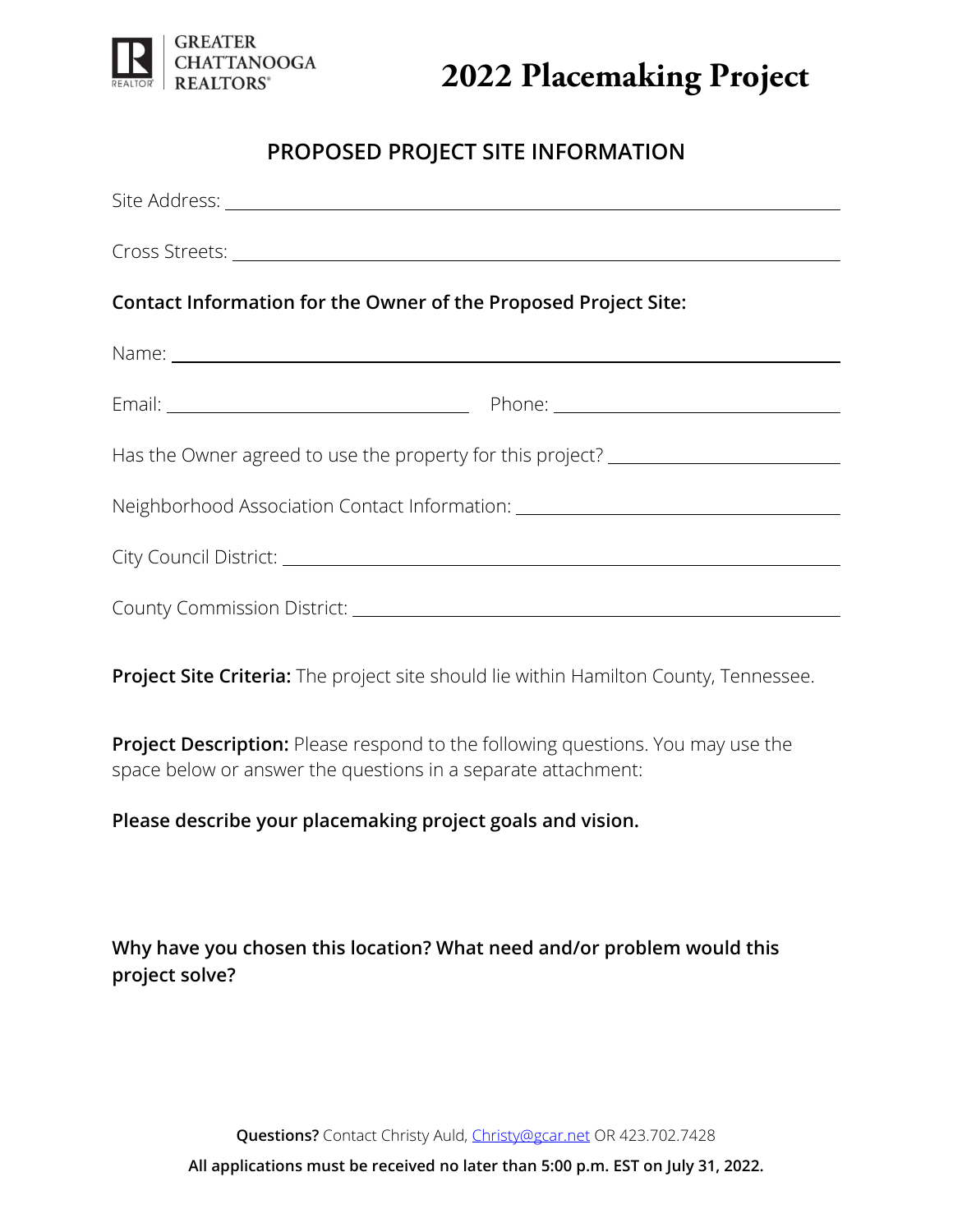

**What activities will your project promote that will bring the community to this site?** 

**How will your community be involved in the development of the project?** 

**What makes your project especially creative, unique, or innovative?** 

### **Project Costs**

Please list all costs (preferably itemized) associated with this project. These costs include but are not limited to materials, signage, landscaping, labor, permits, land costs, in-kind donations, etc.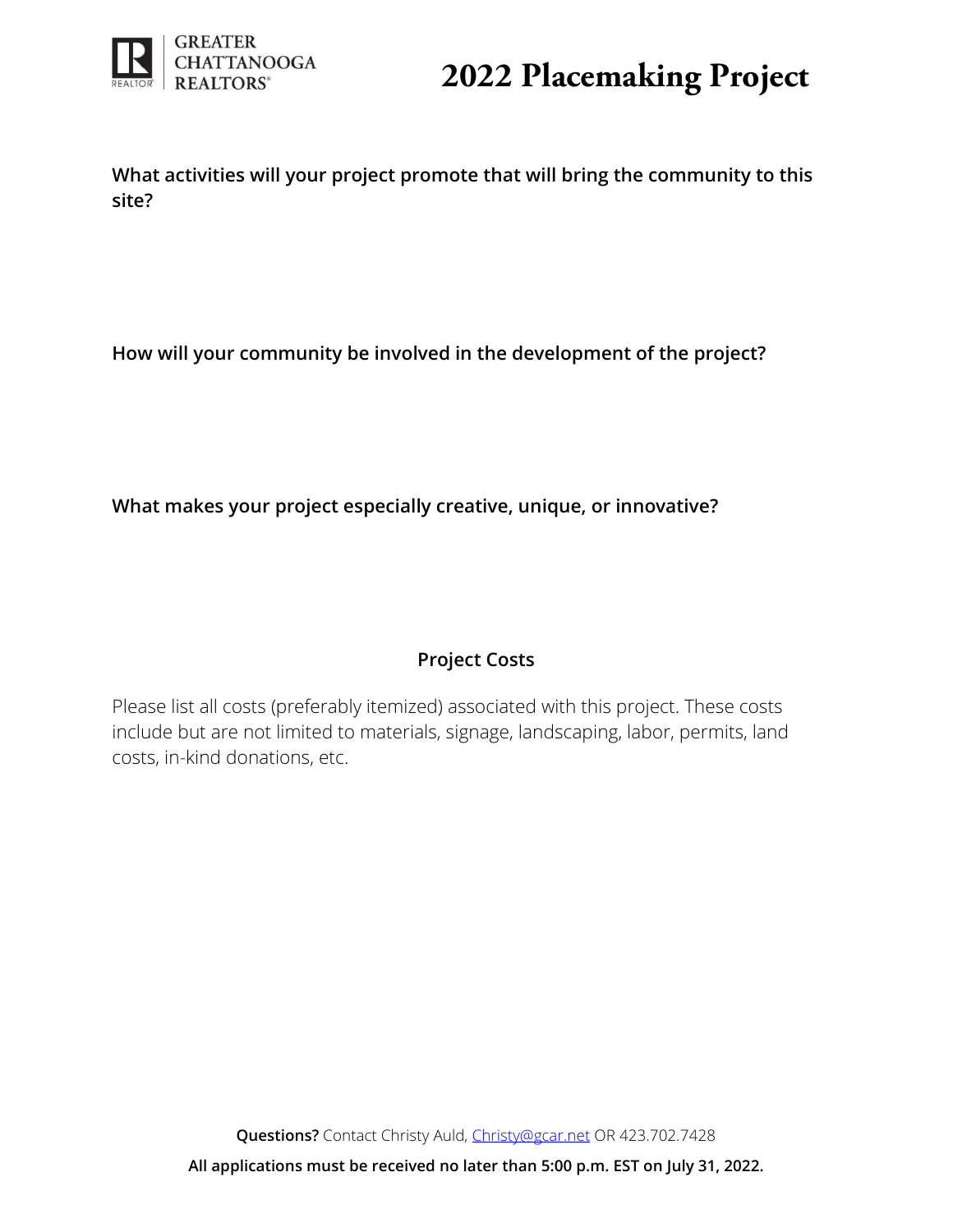

## **LETTERS OF SUPPORT**

Please list at least three (3) parties (residents, businesses, organizations, elected officials, etc.) who have provided letters to support your application. Attach the letters with the application submission. You may provide additional letters and attach them to the application. These letters cannot come from team members that have been identified on the information form.

| Name: Name: Name and Name and Name and Name and Name and Name and Name and Name and Name and Name and Name and Name and Name and Name and Name and Name and Name and Name and Name and Name and Name and Name and Name and Nam |  |
|--------------------------------------------------------------------------------------------------------------------------------------------------------------------------------------------------------------------------------|--|
|                                                                                                                                                                                                                                |  |
|                                                                                                                                                                                                                                |  |
|                                                                                                                                                                                                                                |  |
|                                                                                                                                                                                                                                |  |

**Questions?** Contact Christy Auld, [Christy@gcar.net](mailto:Christy@gcar.net) OR 423.702.7428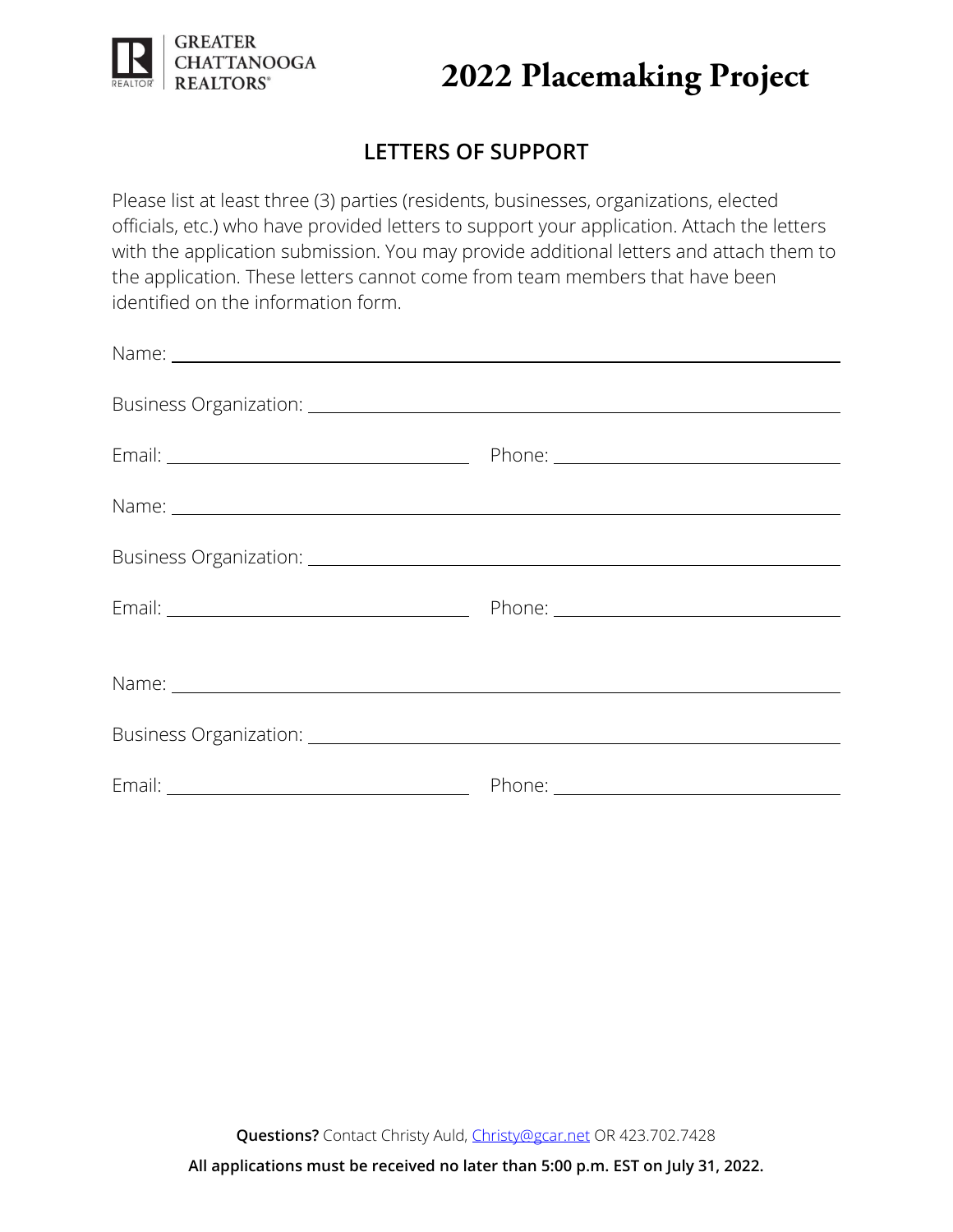

## **SITE PHOTOGRAPHS**

Please attach photographs (.jpg files required) of your proposed site that clearly show the entire area you wish to enhance through this project.

**Questions?** Contact Christy Auld, [Christy@gcar.net](mailto:Christy@gcar.net) OR 423.702.7428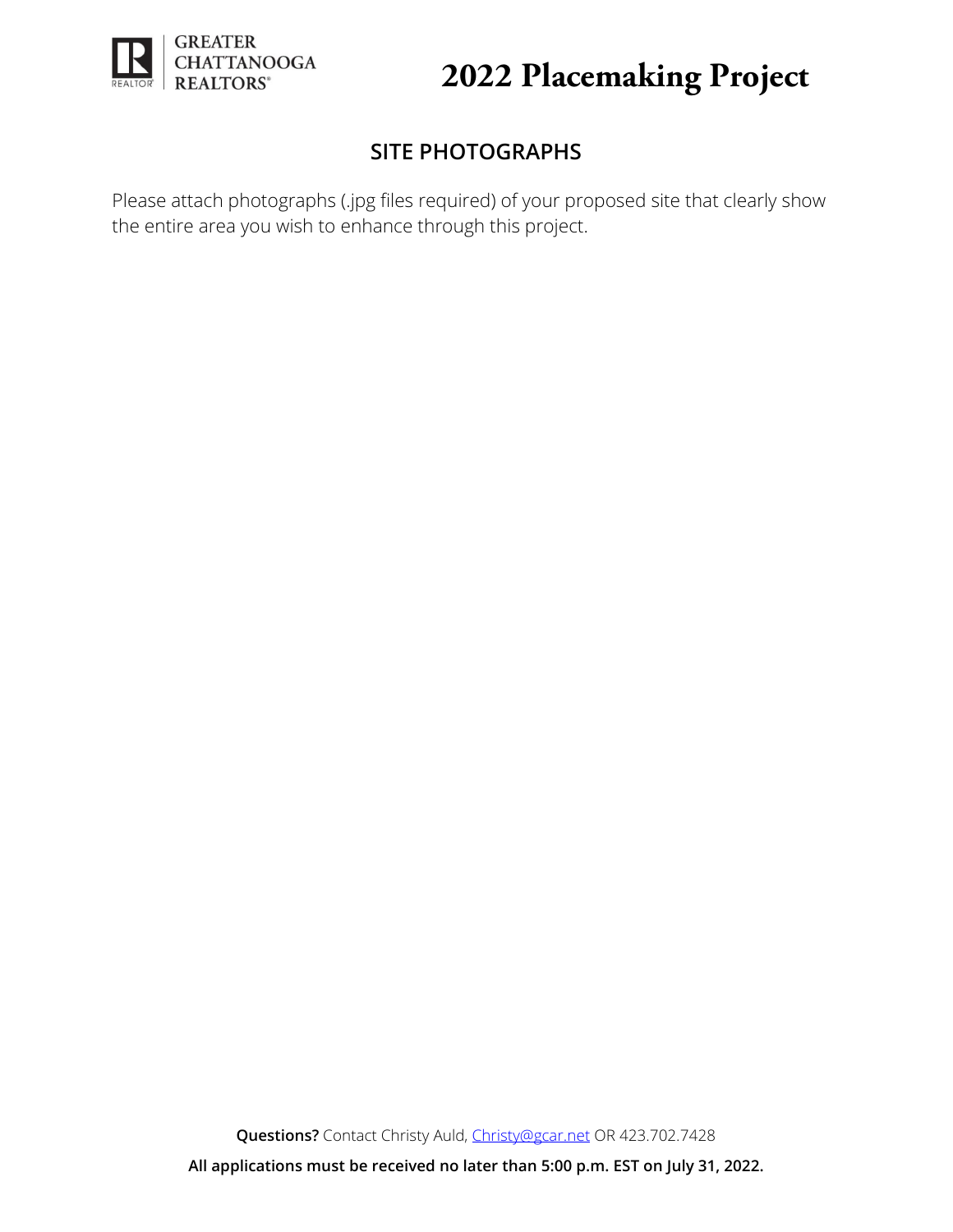

## **PRELIMINARY SITE PLAN**

Please attach any supporting maps, drawings, documents, images, sketches, etc. that best illustrate your project vision and show us your project goals.

**Questions?** Contact Christy Auld, [Christy@gcar.net](mailto:Christy@gcar.net) OR 423.702.7428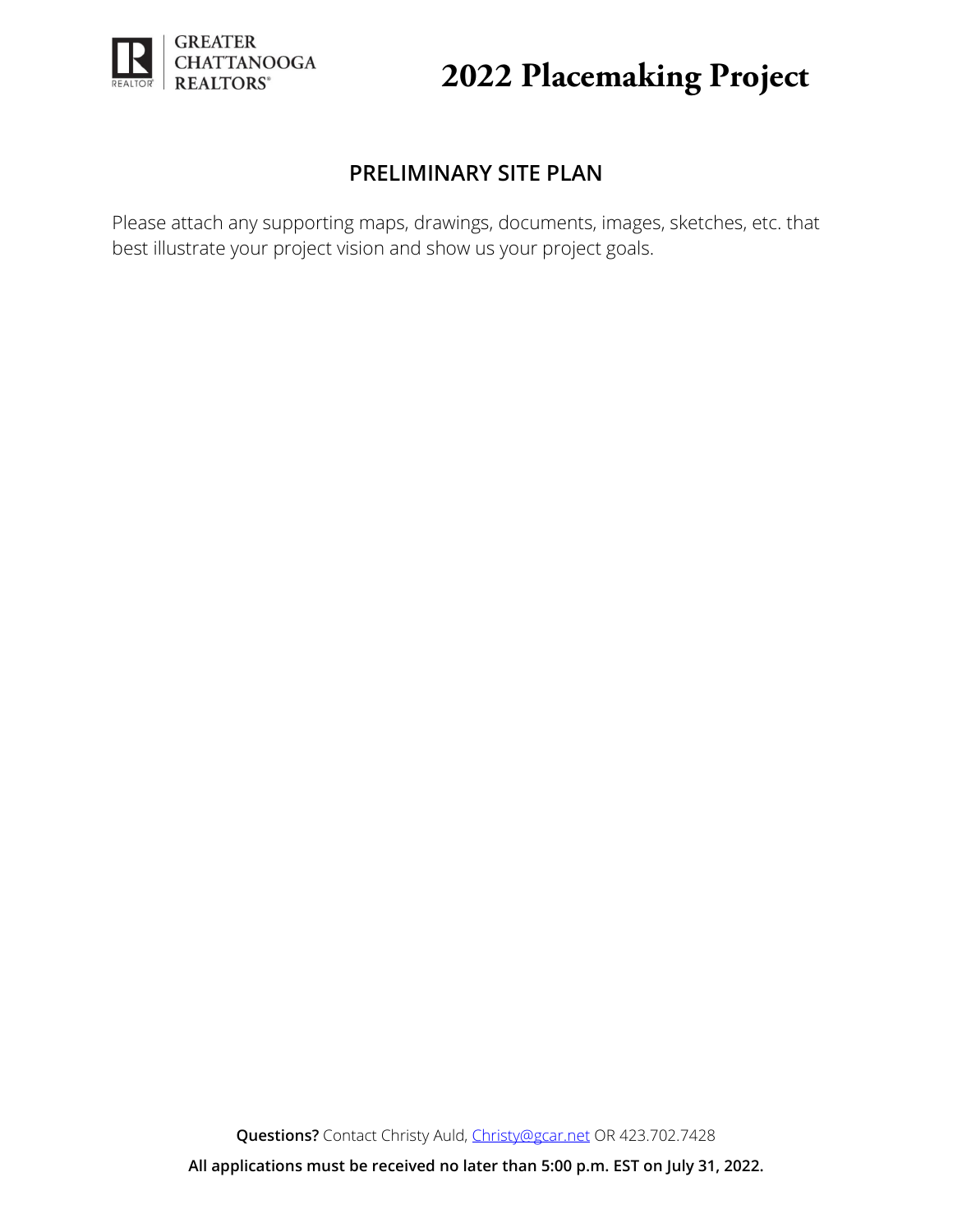

## **SIGN AND SUBMIT YOUR APPLICATION**

By signing and submitting this application, you are confirming that, if accepted, you will commit to working with Greater Chattanooga REALTORS and its partners to attend any meetings relating to the project, lead the community engagement process to develop the project, engage in the design process of the project, and participate in the implementation process of the project:

Print Applicant Name:

Applicant Signature:

Date: when the contract of the contract of the contract of the contract of the contract of the contract of the contract of the contract of the contract of the contract of the contract of the contract of the contract of the

You may submit your completed application in one of two ways:

- 1. Assemble all documents and support information into one (1) .pdf file and email to Christy Auld at [christy@gcar.net](mailto:christy@gcar.net) with "Placemaking Application - Your Project Name" in the subject line.
- 2. You may also mail the application package to: Greater Chattanooga REALTORS® Attention: Christy Auld 2963 Amnicola Highway Chattanooga, TN 37406

### **REMEMBER: YOUR COMPLETE APPLICATION MUST BE RECEIVED NO LATER THAN 5:00PM ON SUNDAY, JULY 31, 2022.**